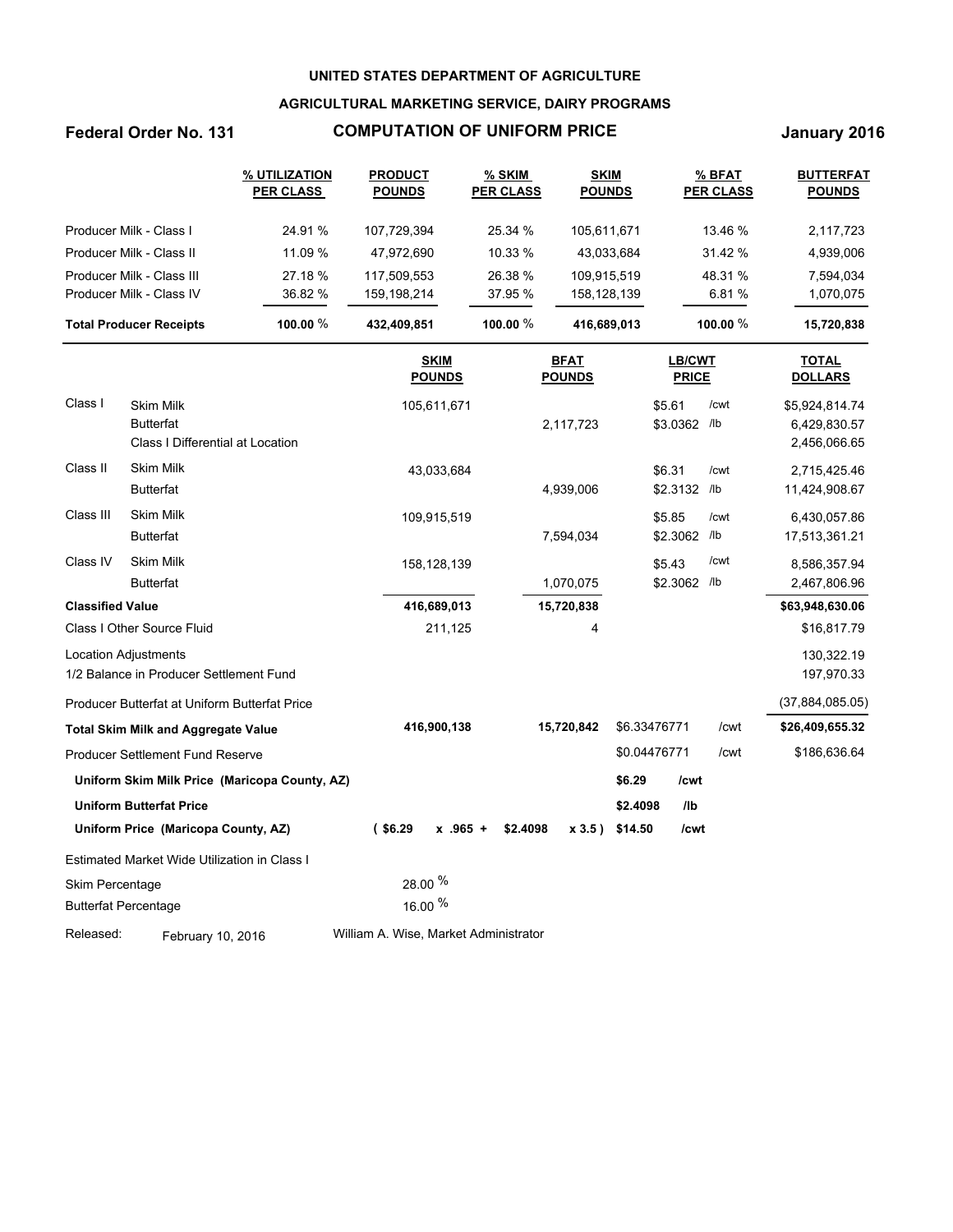### **AGRICULTURAL MARKETING SERVICE, DAIRY PROGRAMS**

# Federal Order No. 131 **COMPUTATION OF UNIFORM PRICE** February 2016

|                                | % UTILIZATION<br><b>PRODUCT</b><br><b>PER CLASS</b><br><b>POUNDS</b> |             | % SKIM<br><b>PER CLASS</b> | <b>SKIM</b><br><b>POUNDS</b> | % BFAT<br><b>PER CLASS</b> | <b>BUTTERFAT</b><br><b>POUNDS</b> |
|--------------------------------|----------------------------------------------------------------------|-------------|----------------------------|------------------------------|----------------------------|-----------------------------------|
| Producer Milk - Class I        | 24.04 %                                                              | 104.101.193 | 24.41 %                    | 102,043,903                  | 13.57 %                    | 2,057,290                         |
| Producer Milk - Class II       | 10.09 %                                                              | 43.682.695  | 9.36%                      | 39,099,476                   | 30.23%                     | 4,583,219                         |
| Producer Milk - Class III      | 23.16 %                                                              | 100.303.821 | 22.61 %                    | 94.482.693                   | 38.40 %                    | 5,821,128                         |
| Producer Milk - Class IV       | 42.71 %                                                              | 185,011,487 | 43.62 %                    | 182,312,501                  | 17.80 %                    | 2,698,986                         |
| <b>Total Producer Receipts</b> | 100.00 $%$                                                           | 433,099,196 | 100.00 $%$                 | 417,938,573                  | 100.00 %                   | 15,160,623                        |

|                             |                                                                          | <b>SKIM</b><br><b>POUNDS</b>          | <b>BFAT</b><br><b>POUNDS</b> | LB/CWT<br><b>PRICE</b> | <b>TOTAL</b><br><b>DOLLARS</b> |                                                |
|-----------------------------|--------------------------------------------------------------------------|---------------------------------------|------------------------------|------------------------|--------------------------------|------------------------------------------------|
| Class I                     | <b>Skim Milk</b><br><b>Butterfat</b><br>Class I Differential at Location | 102,043,903                           | 2,057,290                    | \$5.91<br>\$2.2678 /lb | /cwt                           | \$6,030,794.67<br>4,665,522.26<br>2,374,999.54 |
| Class II                    | <b>Skim Milk</b><br><b>Butterfat</b>                                     | 39,099,476                            | 4,583,219                    | \$6.17<br>\$2.3848     | /cwt<br>/lb                    | 2,412,437.66<br>10,930,060.67                  |
| Class III                   | <b>Skim Milk</b><br><b>Butterfat</b>                                     | 94,482,693                            | 5,821,128                    | \$5.68<br>\$2.3778     | /cwt<br>/lb                    | 5,366,616.96<br>13,841,478.16                  |
| Class IV                    | <b>Skim Milk</b><br><b>Butterfat</b>                                     | 182,312,501                           | 2,698,986                    | \$5.36<br>\$2.3778     | /cwt<br>/lb                    | 9,771,950.05<br>6,417,648.90                   |
| <b>Classified Value</b>     |                                                                          | 417,938,573                           | 15,160,623                   |                        |                                | \$61,811,508.87                                |
| Overage - Class III         |                                                                          | 151,447                               | 0                            |                        |                                | \$8,602.19                                     |
| <b>Total Overage</b>        |                                                                          | 151,447                               | 0                            |                        |                                | \$8,602.19                                     |
| Inventory - Class III       |                                                                          | 87,111                                | 11,231                       |                        |                                | \$1,021.92                                     |
| <b>Total Inventory</b>      |                                                                          | 87,111                                | 11,231                       |                        |                                | \$1,021.92                                     |
|                             | Class I Other Source Fluid                                               | 244,516                               | 4                            |                        |                                | \$20,206.19                                    |
|                             | <b>Location Adjustments</b><br>1/2 Balance in Producer Settlement Fund   |                                       |                              |                        |                                | 98,026.80<br>210,794.03                        |
|                             | Producer Butterfat at Uniform Butterfat Price                            |                                       |                              |                        |                                | (35,901,880.80)                                |
|                             | <b>Total Skim Milk and Aggregate Value</b>                               | 418,183,089                           | 15,160,627                   | \$6.27674334           | /cwt                           | \$26,248,279.20                                |
|                             | <b>Producer Settlement Fund Reserve</b>                                  |                                       |                              | \$0.04674334           | /cwt                           | \$195,472.74                                   |
|                             | Uniform Skim Milk Price (Maricopa County, AZ)                            |                                       |                              | \$6.23<br>/cwt         |                                |                                                |
|                             | <b>Uniform Butterfat Price</b>                                           |                                       |                              | \$2.3681<br>/lb        |                                |                                                |
|                             | Uniform Price (Maricopa County, AZ)                                      | $($ \$6.23<br>$x$ .965 +              | \$2.3681<br>x3.5)            | \$14.30<br>/cwt        |                                |                                                |
|                             | Estimated Market Wide Utilization in Class I                             |                                       |                              |                        |                                |                                                |
| Skim Percentage             |                                                                          | 25.00 %                               |                              |                        |                                |                                                |
| <b>Butterfat Percentage</b> |                                                                          | 13.00 %                               |                              |                        |                                |                                                |
| Released:                   | March 10, 2016                                                           | William A. Wise, Market Administrator |                              |                        |                                |                                                |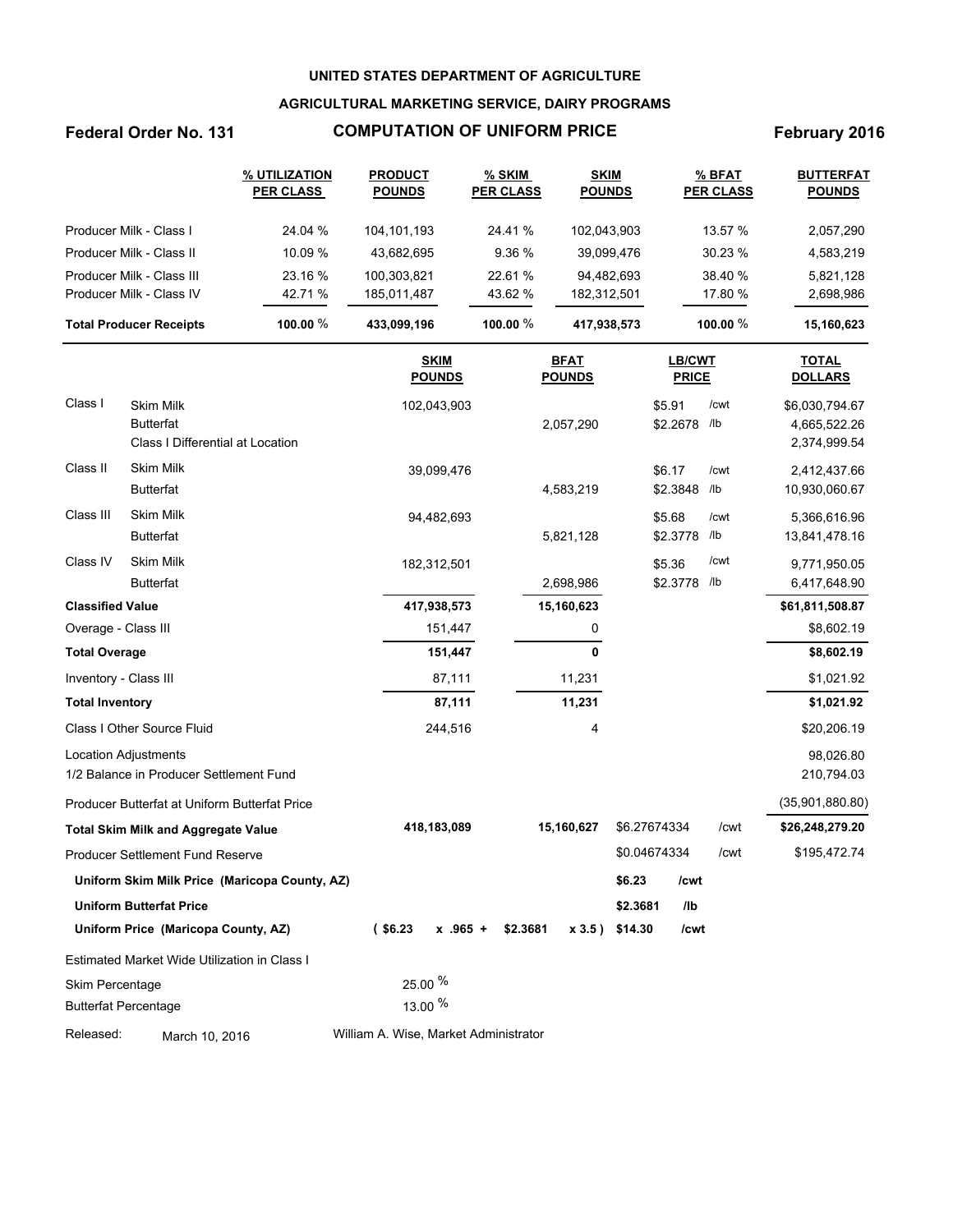### **AGRICULTURAL MARKETING SERVICE, DAIRY PROGRAMS**

### **Federal Order No. 131 COMPUTATION OF UNIFORM PRICE March 2016**

|                                | % UTILIZATION<br><b>PRODUCT</b><br><b>PER CLASS</b><br><b>POUNDS</b> |             | % SKIM<br><b>PER CLASS</b> | <b>SKIM</b><br><b>POUNDS</b> | % BFAT<br><b>PER CLASS</b> | <b>BUTTERFAT</b><br><b>POUNDS</b> |
|--------------------------------|----------------------------------------------------------------------|-------------|----------------------------|------------------------------|----------------------------|-----------------------------------|
| Producer Milk - Class I        | 24.27 %                                                              | 112.608.552 | 24.61 %                    | 110.216.853                  | 14.74 %                    | 2,391,699                         |
| Producer Milk - Class II       | 10.67 %                                                              | 49.516.195  | 9.96%                      | 44.591.864                   | 30.33%                     | 4,924,331                         |
| Producer Milk - Class III      | 25.90 %                                                              | 120.188.614 | 25.12 %                    | 112.479.125                  | 47.49 %                    | 7,709,489                         |
| Producer Milk - Class IV       | 39.16 %                                                              | 181,694,578 | 40.31 %                    | 180,486,492                  | 7.44%                      | 1,208,086                         |
| <b>Total Producer Receipts</b> | 100.00 $%$                                                           | 464,007,939 | 100.00 $%$                 | 447,774,334                  | 100.00 $%$                 | 16,233,605                        |

|                             |                                               | <b>SKIM</b><br><b>POUNDS</b>          | <b>BFAT</b><br><b>POUNDS</b> | LB/CWT<br><b>PRICE</b>     | <b>TOTAL</b><br><b>DOLLARS</b> |
|-----------------------------|-----------------------------------------------|---------------------------------------|------------------------------|----------------------------|--------------------------------|
| Class I                     | <b>Skim Milk</b>                              | 110,216,853                           |                              | \$5.54<br>/cwt             | \$6,106,013.65                 |
|                             | <b>Butterfat</b>                              |                                       | 2,391,699                    | \$2.4103 /lb               | 5,764,712.09                   |
|                             | Class I Differential at Location              |                                       |                              |                            | 2,571,198.57                   |
| Class II                    | <b>Skim Milk</b>                              | 44,591,864                            |                              | \$6.05<br>/cwt             | 2,697,807.78                   |
|                             | <b>Butterfat</b>                              |                                       | 4,924,331                    | \$2.2098<br>/lb            | 10,881,786.65                  |
| Class III                   | <b>Skim Milk</b>                              | 112,479,125                           |                              | \$6.25<br>/cwt             | 7,029,945.32                   |
|                             | <b>Butterfat</b>                              |                                       | 7,709,489                    | \$2.2028<br>/lb            | 16,982,462.37                  |
| Class IV                    | <b>Skim Milk</b>                              | 180,486,492                           |                              | /cwt<br>\$5.21             | 9,403,346.22                   |
|                             | <b>Butterfat</b>                              |                                       | 1,208,086                    | \$2.2028<br>/lb            | 2,661,171.85                   |
| <b>Classified Value</b>     |                                               | 447,774,334                           | 16,233,605                   |                            | \$64,098,444.50                |
| Inventory - Class I         |                                               | 61                                    | 0                            |                            | \$1.54                         |
| Inventory - Class II        |                                               | 8,353                                 | 1,198                        |                            | (143.63)                       |
| Inventory - Class III       |                                               | 0                                     | 1,230                        |                            | (215.25)                       |
| <b>Total Inventory</b>      |                                               | 8,414                                 | 2,428                        |                            | (\$357.34)                     |
|                             | Class I Other Source Fluid                    | 280,232                               | 4                            |                            | \$22,120.04                    |
|                             | Location Adjustments                          |                                       |                              |                            | 77,834.49                      |
|                             | 1/2 Balance in Producer Settlement Fund       |                                       |                              |                            | 217,097.91                     |
|                             | Producer Butterfat at Uniform Butterfat Price |                                       |                              |                            | (36, 345, 427.19)              |
|                             | <b>Total Skim Milk and Aggregate Value</b>    | 448,054,566                           | 16,233,609                   | \$6.26479776               | /cwt<br>\$28,069,712.41        |
|                             | Producer Settlement Fund Reserve              |                                       |                              | \$0.04479776               | /cwt<br>\$200,718.41           |
|                             | Uniform Skim Milk Price (Maricopa County, AZ) |                                       |                              | \$6.22<br>/cwt             |                                |
|                             | <b>Uniform Butterfat Price</b>                |                                       |                              | \$2.2389<br>I <sub>1</sub> |                                |
|                             | Uniform Price (Maricopa County, AZ)           | $($ \$6.22<br>$x$ .965 +              | \$2.2389<br>$x 3.5$ )        | \$13.84<br>/cwt            |                                |
|                             | Estimated Market Wide Utilization in Class I  |                                       |                              |                            |                                |
| Skim Percentage             |                                               | 24.00 %                               |                              |                            |                                |
| <b>Butterfat Percentage</b> |                                               | 14.00 %                               |                              |                            |                                |
| Released:                   | April 11, 2016                                | William A. Wise, Market Administrator |                              |                            |                                |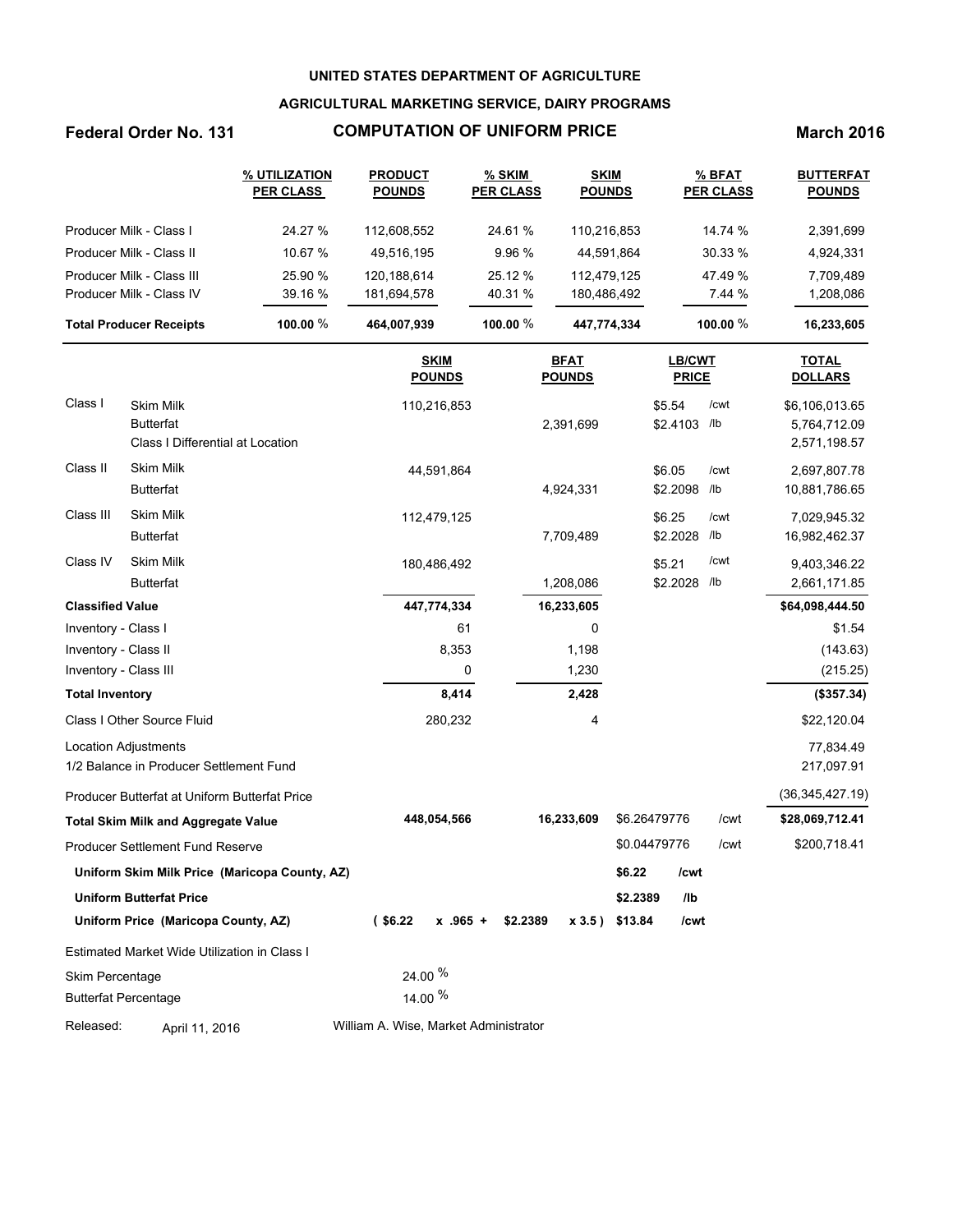### **AGRICULTURAL MARKETING SERVICE, DAIRY PROGRAMS**

## **Federal Order No. 131 COMPUTATION OF UNIFORM PRICE April 2016**

|                                | % UTILIZATION<br><b>PER CLASS</b> | <b>PRODUCT</b><br><b>POUNDS</b> | % SKIM<br><b>PER CLASS</b> | <b>SKIM</b><br><b>POUNDS</b> | % BFAT<br><b>PER CLASS</b> | <b>BUTTERFAT</b><br><b>POUNDS</b> |
|--------------------------------|-----------------------------------|---------------------------------|----------------------------|------------------------------|----------------------------|-----------------------------------|
| Producer Milk - Class I        | 23.29 %                           | 103.676.471                     | 23.65 %                    | 101,630,439                  | $13.13\%$                  | 2,046,032                         |
| Producer Milk - Class II       | 10.35 %                           | 46.096.917                      | 9.70%                      | 41,667,005                   | 28.42 %                    | 4,429,912                         |
| Producer Milk - Class III      | 25.99 %                           | 115.708.258                     | 25.16 %                    | 108.105.030                  | 48.78 %                    | 7.603.228                         |
| Producer Milk - Class IV       | 40.37 %                           | 179.762.931                     | 41.49 %                    | 178,254,872                  | 9.67%                      | 1,508,059                         |
| <b>Total Producer Receipts</b> | 100.00 $%$                        | 445.244.577                     | 100.00 $%$                 | 429,657,346                  | 100.00 $%$                 | 15,587,231                        |

|                             |                                               | <b>SKIM</b><br><b>POUNDS</b>          | <b>BFAT</b><br><b>POUNDS</b> | LB/CWT<br><b>PRICE</b>     |      | <b>TOTAL</b><br><b>DOLLARS</b> |
|-----------------------------|-----------------------------------------------|---------------------------------------|------------------------------|----------------------------|------|--------------------------------|
| Class I                     | <b>Skim Milk</b>                              | 101,630,439                           |                              | \$6.22                     | /cwt | \$6,321,413.31                 |
|                             | <b>Butterfat</b>                              |                                       | 2,046,032                    | \$2.2106 /lb               |      | 4,522,958.34                   |
|                             | Class I Differential at Location              |                                       |                              |                            |      | 2,364,667.93                   |
| Class II                    | <b>Skim Milk</b>                              | 41,667,005                            |                              | \$5.89                     | /cwt | 2,454,186.58                   |
|                             | <b>Butterfat</b>                              |                                       | 4,429,912                    | \$2.2446                   | /lb  | 9,943,380.47                   |
| Class III                   | <b>Skim Milk</b>                              | 108,105,030                           |                              | \$6.01                     | /cwt | 6,497,112.31                   |
|                             | <b>Butterfat</b>                              |                                       | 7,603,228                    | \$2.2376                   | /lb  | 17,012,982.97                  |
| Class IV                    | <b>Skim Milk</b>                              | 178,254,872                           |                              | \$5.02                     | /cwt | 8,948,394.58                   |
|                             | <b>Butterfat</b>                              |                                       | 1,508,059                    | \$2.2376                   | /lb  | 3,374,432.79                   |
| <b>Classified Value</b>     |                                               | 429,657,346                           | 15,587,231                   |                            |      | \$61,439,529.28                |
| Overage - Class IV          |                                               | 77,850                                | 0                            |                            |      | \$3,908.07                     |
| <b>Total Overage</b>        |                                               | 77,850                                | 0                            |                            |      | \$3,908.07                     |
| Inventory - Class II        |                                               | 129,755                               | 1,092                        |                            |      | \$927.98                       |
| <b>Total Inventory</b>      |                                               | 129,755                               | 1,092                        |                            |      | \$927.98                       |
|                             | Class I Other Source Fluid                    | 233,622                               | 3                            |                            |      | \$20,028.11                    |
|                             | <b>Location Adjustments</b>                   |                                       |                              |                            |      | 75,588.73                      |
|                             | 1/2 Balance in Producer Settlement Fund       |                                       |                              |                            |      | 221,187.61                     |
|                             | Producer Butterfat at Uniform Butterfat Price |                                       |                              |                            |      | (34,899,816.93)                |
|                             | <b>Total Skim Milk and Aggregate Value</b>    | 429,890,968                           | 15,587,234                   | \$6.24841061               | /cwt | \$26,861,352.85                |
|                             | Producer Settlement Fund Reserve              |                                       |                              | \$0.04841061               | /cwt | \$208,112.84                   |
|                             | Uniform Skim Milk Price (Maricopa County, AZ) |                                       |                              | \$6.20<br>/cwt             |      |                                |
|                             | <b>Uniform Butterfat Price</b>                |                                       |                              | \$2.2390<br>I <sub>1</sub> |      |                                |
|                             | Uniform Price (Maricopa County, AZ)           | $($ \$6.20<br>$x$ .965 +              | \$2.2390<br>x 3.5)           | \$13.82<br>/cwt            |      |                                |
|                             | Estimated Market Wide Utilization in Class I  |                                       |                              |                            |      |                                |
| Skim Percentage             |                                               | 25.00 %                               |                              |                            |      |                                |
| <b>Butterfat Percentage</b> |                                               | 15.00 %                               |                              |                            |      |                                |
| Released:                   | May 11, 2016                                  | William A. Wise, Market Administrator |                              |                            |      |                                |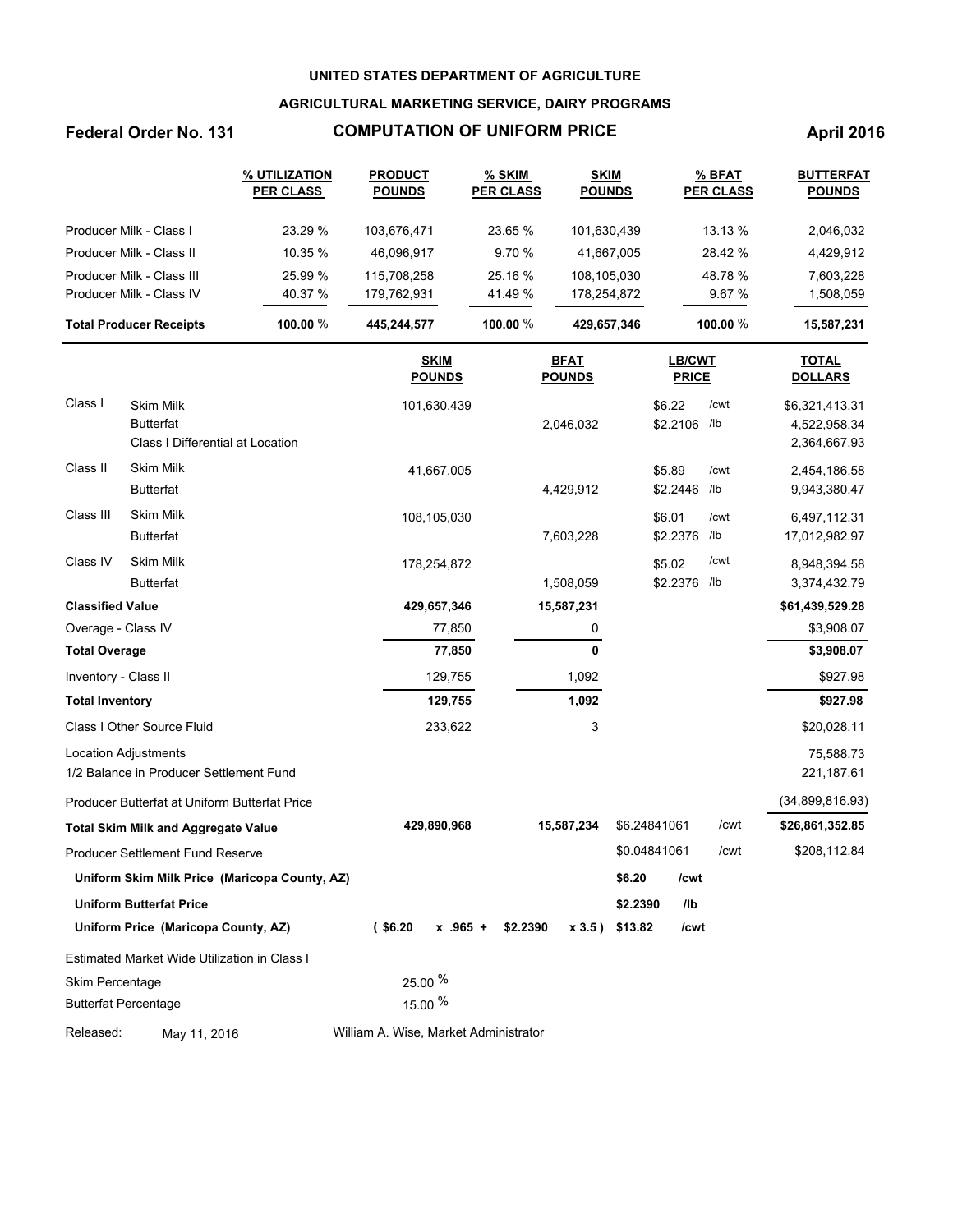### **AGRICULTURAL MARKETING SERVICE, DAIRY PROGRAMS**

# **Federal Order No. 131 COMPUTATION OF UNIFORM PRICE May 2016**

|                                | % UTILIZATION<br><b>PER CLASS</b> | <b>PRODUCT</b><br><b>POUNDS</b> | % SKIM<br><b>PER CLASS</b> | <b>SKIM</b><br><b>POUNDS</b> | % BFAT<br><b>PER CLASS</b> | <b>BUTTERFAT</b><br><b>POUNDS</b> |
|--------------------------------|-----------------------------------|---------------------------------|----------------------------|------------------------------|----------------------------|-----------------------------------|
| Producer Milk - Class I        | 22.95 %                           | 107.680.523                     | 23.30 %                    | 105.474.635                  | 13.44 %                    | 2,205,888                         |
| Producer Milk - Class II       | 10.54 %                           | 49.448.581                      | 9.74%                      | 44,087,039                   | 32.64 %                    | 5,361,542                         |
| Producer Milk - Class III      | 28.62 %                           | 134.273.493                     | 27.97 %                    | 126,643,878                  | 46.45 %                    | 7,629,615                         |
| Producer Milk - Class IV       | 37.89 %                           | 177.748.029                     | 38.99 %                    | 176.521.204                  | 7.47 %                     | 1,226,825                         |
| <b>Total Producer Receipts</b> | 100.00 $%$                        | 469.150.626                     | 100.00 $%$                 | 452,726,756                  | 100.00 $%$                 | 16,423,870                        |

|                             |                                                                          |                                            | <b>SKIM</b><br><b>POUNDS</b> |          | <b>BFAT</b><br><b>POUNDS</b> |              | <b>LB/CWT</b><br><b>PRICE</b> |             | <b>TOTAL</b><br><b>DOLLARS</b>                 |
|-----------------------------|--------------------------------------------------------------------------|--------------------------------------------|------------------------------|----------|------------------------------|--------------|-------------------------------|-------------|------------------------------------------------|
| Class I                     | <b>Skim Milk</b><br><b>Butterfat</b><br>Class I Differential at Location |                                            | 105,474,635                  |          | 2,205,888                    | \$6.12       | \$2.2255 /lb                  | /cwt        | \$6,455,047.67<br>4,909,203.75<br>2,456,358.43 |
| Class II                    | <b>Skim Milk</b><br><b>Butterfat</b>                                     |                                            | 44,087,039                   |          | 5,361,542                    | \$5.71       | \$2.2916                      | /cwt<br>/lb | 2,517,369.94<br>12,286,509.66                  |
| Class III                   | <b>Skim Milk</b><br><b>Butterfat</b>                                     |                                            | 126,643,878                  |          | 7,629,615                    | \$4.94       | \$2.2846                      | /cwt<br>/lb | 6,256,207.58<br>17,430,618.42                  |
| Class IV                    | <b>Skim Milk</b><br><b>Butterfat</b>                                     |                                            | 176,521,204                  |          | 1,226,825                    | \$5.28       | \$2.2846                      | /cwt<br>/lb | 9,320,319.57<br>2,802,804.39                   |
| <b>Classified Value</b>     |                                                                          |                                            | 452,726,756                  |          | 16,423,870                   |              |                               |             | \$64,434,439.41                                |
| Overage - Class III         |                                                                          |                                            | 0                            |          | 576                          |              |                               |             | \$1,315.93                                     |
| Overage - Class IV          |                                                                          |                                            | 0                            |          | 7,421                        |              |                               |             | 16,954.02                                      |
| <b>Total Overage</b>        |                                                                          |                                            | 0                            |          | 7,997                        |              |                               |             | \$18,269.95                                    |
| Inventory - Class III       |                                                                          |                                            | 728,221                      |          | 595                          |              |                               |             | (\$554.61)                                     |
| <b>Total Inventory</b>      |                                                                          |                                            | 728,221                      |          | 595                          |              |                               |             | (\$554.61)                                     |
|                             | Class I Other Source Fluid                                               |                                            | 225,523                      |          | 4                            |              |                               |             | \$19,110.79                                    |
|                             | <b>Location Adjustments</b><br>1/2 Balance in Producer Settlement Fund   |                                            |                              |          |                              |              |                               |             | 142,239.00<br>230,637.10                       |
|                             | Producer Butterfat at Uniform Butterfat Price                            |                                            |                              |          |                              |              |                               |             | (37, 479, 280.47)                              |
|                             | <b>Total Skim Milk and Aggregate Value</b>                               |                                            | 452,952,279                  |          | 16,423,874                   | \$6.04144464 |                               | /cwt        | \$27,364,861.17                                |
|                             | <b>Producer Settlement Fund Reserve</b>                                  |                                            |                              |          |                              | \$0.04144464 |                               | /cwt        | \$187,724.44                                   |
|                             | Uniform Skim Milk Price (Maricopa County, AZ)                            |                                            |                              |          |                              | \$6.00       | /cwt                          |             |                                                |
|                             | <b>Uniform Butterfat Price</b>                                           |                                            |                              |          |                              | \$2.2820     | /lb                           |             |                                                |
|                             | Uniform Price (Maricopa County, AZ)                                      | $($ \$6.00                                 | $x$ .965 +                   | \$2.2820 | x3.5)                        | \$13.78      | /cwt                          |             |                                                |
|                             | Estimated Market Wide Utilization in Class I                             |                                            |                              |          |                              |              |                               |             |                                                |
| Skim Percentage             |                                                                          | 24.00 %                                    |                              |          |                              |              |                               |             |                                                |
| <b>Butterfat Percentage</b> |                                                                          | 13.00 %                                    |                              |          |                              |              |                               |             |                                                |
| .                           | 1.8.0111                                                                 | $\mathbf{A}$ , $\mathbf{A}$ , $\mathbf{B}$ |                              |          |                              |              |                               |             |                                                |

Released: June 10, 2016 William A. Wise, Market Administrator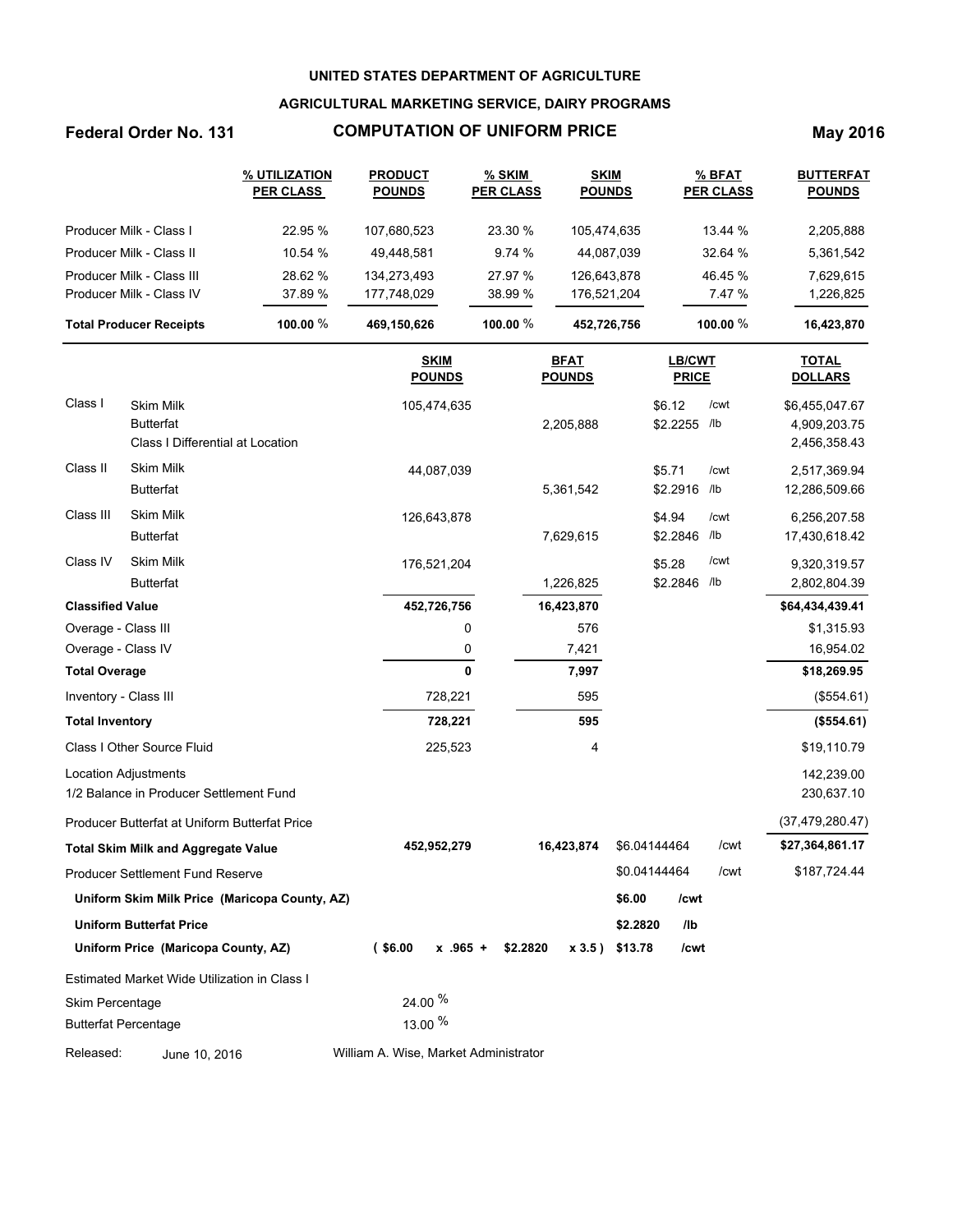### **AGRICULTURAL MARKETING SERVICE, DAIRY PROGRAMS**

### **Federal Order No. 131 COMPUTATION OF UNIFORM PRICE June 2016**

|                                | % UTILIZATION<br><b>PER CLASS</b> | <b>PRODUCT</b><br><b>POUNDS</b> | % SKIM<br><b>PER CLASS</b> | <b>SKIM</b><br><b>POUNDS</b> | % BFAT<br><b>PER CLASS</b> | <b>BUTTERFAT</b><br><b>POUNDS</b> |
|--------------------------------|-----------------------------------|---------------------------------|----------------------------|------------------------------|----------------------------|-----------------------------------|
| Producer Milk - Class I        | 23.45 %                           | 101.959.490                     | 23.77 %                    | 99,763,642                   | 14.43 %                    | 2,195,848                         |
| Producer Milk - Class II       | 12.12 %                           | 52.698.151                      | 11.18 %                    | 46.895.009                   | 38.17 %                    | 5,803,142                         |
| Producer Milk - Class III      | 31.99 %                           | 139.093.960                     | 31.43 %                    | 131,891,976                  | 47.37 %                    | 7,201,984                         |
| Producer Milk - Class IV       | 32.44 %                           | 141,063,832                     | 33.62 %                    | 141,059,933                  | $0.03\%$                   | 3,899                             |
| <b>Total Producer Receipts</b> | 100.00 $%$                        | 434.815.433                     | 100.00 $%$                 | 419,610,560                  | 100.00 $%$                 | 15.204.873                        |

|                             |                                                                          | <b>SKIM</b><br><b>POUNDS</b>          | <b>BFAT</b><br><b>POUNDS</b> | LB/CWT<br><b>PRICE</b> | <b>TOTAL</b><br><b>DOLLARS</b> |                                                |
|-----------------------------|--------------------------------------------------------------------------|---------------------------------------|------------------------------|------------------------|--------------------------------|------------------------------------------------|
| Class I                     | <b>Skim Milk</b><br><b>Butterfat</b><br>Class I Differential at Location | 99,763,642                            | 2,195,848                    | \$5.31<br>\$2.2908     | /cwt<br>/lb                    | \$5,297,449.39<br>5,030,248.59<br>2,323,754.10 |
| Class II                    | <b>Skim Milk</b><br><b>Butterfat</b>                                     | 46,895,009                            | 5,803,142                    | \$5.86<br>\$2.4179     | /cwt<br>/lb                    | 2,748,047.53<br>14,031,417.05                  |
| Class III                   | <b>Skim Milk</b><br><b>Butterfat</b>                                     | 131,891,976                           | 7,201,984                    | \$4.96<br>\$2.4109     | /cwt<br>/lb                    | 6,541,842.00<br>17,363,263.23                  |
| Class IV                    | <b>Skim Milk</b><br><b>Butterfat</b>                                     | 141,059,933                           | 3,899                        | \$5.53<br>\$2.4109     | /cwt<br>/lb                    | 7,800,614.30<br>9,400.10                       |
| <b>Classified Value</b>     |                                                                          | 419,610,560                           | 15,204,873                   |                        |                                | \$61,146,036.29                                |
| Overage - Class III         |                                                                          | 1,384                                 | 61                           |                        |                                | \$215.71                                       |
| <b>Total Overage</b>        |                                                                          | 1,384                                 | 61                           |                        |                                | \$215.71                                       |
| Inventory - Class III       |                                                                          | 829,764                               | 575,852                      |                        |                                | \$70,074.86                                    |
| <b>Total Inventory</b>      |                                                                          | 829,764                               | 575,852                      |                        |                                | \$70,074.86                                    |
|                             | Class I Other Source Fluid                                               | 249,982                               | $\overline{c}$               |                        |                                | \$19,153.25                                    |
|                             | <b>Location Adjustments</b><br>1/2 Balance in Producer Settlement Fund   |                                       |                              |                        |                                | 140,361.81<br>231,273.53                       |
|                             | Producer Butterfat at Uniform Butterfat Price                            |                                       |                              |                        |                                | (36, 484, 097.56)                              |
|                             | <b>Total Skim Milk and Aggregate Value</b>                               | 419,860,542                           | 15,204,875                   | \$5.98365776           | /cwt                           | \$25,123,017.89                                |
|                             | Producer Settlement Fund Reserve                                         |                                       |                              | \$0.04365776           | /cwt                           | \$183,301.71                                   |
|                             | Uniform Skim Milk Price (Maricopa County, AZ)                            |                                       |                              | \$5.94<br>/cwt         |                                |                                                |
|                             | <b>Uniform Butterfat Price</b>                                           |                                       |                              | \$2.3995<br>/lb        |                                |                                                |
|                             | Uniform Price (Maricopa County, AZ)                                      | $($ \$5.94<br>$x$ .965 +              | \$2.3995<br>x 3.5)           | \$14.13<br>/cwt        |                                |                                                |
|                             | Estimated Market Wide Utilization in Class I                             |                                       |                              |                        |                                |                                                |
| Skim Percentage             |                                                                          | 23.00 %                               |                              |                        |                                |                                                |
| <b>Butterfat Percentage</b> |                                                                          | 13.00 %                               |                              |                        |                                |                                                |
| Released:                   | July 08, 2016                                                            | William A. Wise, Market Administrator |                              |                        |                                |                                                |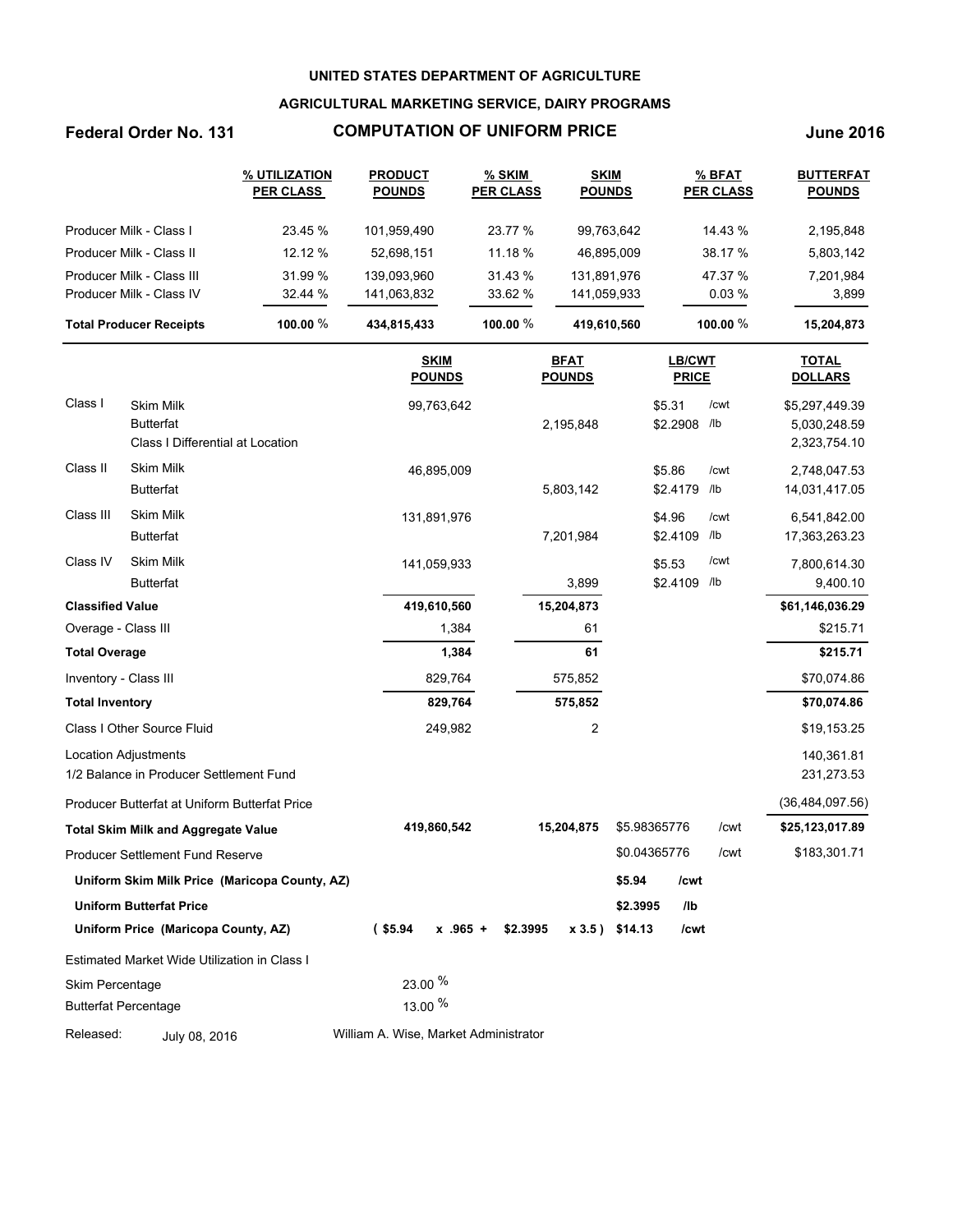### **AGRICULTURAL MARKETING SERVICE, DAIRY PROGRAMS**

# **Federal Order No. 131 COMPUTATION OF UNIFORM PRICE July 2016**

|                                |                                                                          | % UTILIZATION<br><b>PER CLASS</b>             | <b>PRODUCT</b><br><b>POUNDS</b> | % SKIM<br><b>PER CLASS</b> | <b>SKIM</b><br><b>POUNDS</b> |                   |                        | $%$ BFAT<br><b>PER CLASS</b> | <b>BUTTERFAT</b><br><b>POUNDS</b>              |
|--------------------------------|--------------------------------------------------------------------------|-----------------------------------------------|---------------------------------|----------------------------|------------------------------|-------------------|------------------------|------------------------------|------------------------------------------------|
|                                | Producer Milk - Class I                                                  | 25.59 %                                       | 102,062,001                     | 25.95 %                    | 99,924,294                   |                   |                        | 15.48 %                      | 2,137,707                                      |
|                                | Producer Milk - Class II                                                 | 10.78 %                                       | 43,008,924                      | 9.84 %                     | 37,885,061                   |                   |                        | 37.11 %                      | 5,123,863                                      |
|                                | Producer Milk - Class III                                                | 31.79 %                                       | 126,789,405                     | 31.24 %                    | 120,279,795                  |                   |                        | 47.14 %                      | 6,509,610                                      |
|                                | Producer Milk - Class IV                                                 | 31.84 %                                       | 126,974,887                     | 32.97 %                    | 126,938,187                  |                   |                        | 0.27%                        | 36,700                                         |
| <b>Total Producer Receipts</b> |                                                                          | 100.00 %                                      | 398,835,217                     | 100.00 %                   | 385,027,337                  | 100.00 %          |                        | 13,807,880                   |                                                |
|                                |                                                                          |                                               | <b>SKIM</b><br><b>POUNDS</b>    |                            | <b>BFAT</b><br><b>POUNDS</b> |                   | LB/CWT<br><b>PRICE</b> |                              | <b>TOTAL</b><br><b>DOLLARS</b>                 |
| Class I                        | <b>Skim Milk</b><br><b>Butterfat</b><br>Class I Differential at Location |                                               | 99,924,294                      |                            | 2,137,707                    |                   | \$5.57<br>\$2.3789     | /cwt<br>/lb                  | \$5,565,783.18<br>5,085,391.17<br>2,323,346.28 |
| Class II                       | <b>Skim Milk</b><br><b>Butterfat</b>                                     |                                               | 37,885,061                      |                            | 5,123,863                    |                   | \$6.27<br>\$2.6034     | /cwt<br>/lb                  | 2,375,393.33<br>13,339,464.94                  |
| Class III                      | Skim Milk<br><b>Butterfat</b>                                            |                                               | 120,279,795                     |                            | 6,509,610                    |                   | \$6.38<br>\$2.5964     | /cwt<br>/lb                  | 7,673,850.93<br>16,901,551.40                  |
| Class IV                       | <b>Skim Milk</b><br><b>Butterfat</b>                                     |                                               | 126,938,187                     |                            | 36,700                       |                   | \$5.96<br>\$2.5964     | /cwt<br>/lb                  | 7,565,515.95<br>95,287.89                      |
| <b>Classified Value</b>        |                                                                          |                                               | 385,027,337                     |                            | 13,807,880                   |                   |                        |                              | \$60,925,585.07                                |
| Overage - Class III            |                                                                          |                                               | 43,127                          |                            | 0                            |                   |                        |                              | \$2,751.50                                     |
| Overage - Class IV             |                                                                          |                                               | 853                             |                            | 34                           |                   |                        |                              | 139.12                                         |
| <b>Total Overage</b>           |                                                                          |                                               | 43,980                          |                            | 34                           |                   |                        |                              | \$2,890.62                                     |
| Inventory - Class II           |                                                                          |                                               |                                 | 0                          | 6,829                        |                   |                        |                              | \$1,314.58                                     |
| Inventory - Class III          |                                                                          |                                               | 176,026                         |                            | 380,343                      |                   |                        |                              | 72,049.85                                      |
| <b>Total Inventory</b>         |                                                                          |                                               | 176,026                         |                            | 387,172                      |                   |                        |                              | \$73,364.43                                    |
|                                | Class I Other Source Fluid                                               |                                               | 162,047                         |                            | 4                            |                   |                        |                              | \$12,843.73                                    |
|                                | <b>Location Adjustments</b><br>1/2 Balance in Producer Settlement Fund   |                                               |                                 |                            |                              |                   |                        |                              | 76,664.17<br>221,460.55                        |
|                                | Producer Butterfat at Uniform Butterfat Price                            |                                               |                                 |                            |                              |                   |                        |                              | (35, 469, 692, 42)                             |
|                                | <b>Total Skim Milk and Aggregate Value</b>                               |                                               | 385,189,384                     |                            | 13,807,884                   | \$6.70919740      |                        | /cwt                         | \$25,843,116.15                                |
|                                | <b>Producer Settlement Fund Reserve</b>                                  |                                               |                                 |                            |                              | \$0.04919740      |                        | /cwt                         | \$189,503.16                                   |
|                                |                                                                          | Uniform Skim Milk Price (Maricopa County, AZ) |                                 |                            |                              | \$6.66            | /cwt                   |                              |                                                |
|                                | <b>Uniform Butterfat Price</b>                                           |                                               |                                 |                            |                              | \$2.5688          | /lb                    |                              |                                                |
|                                | Uniform Price (Maricopa County, AZ)                                      |                                               | $($ \$6.66<br>$x$ .965 +        | \$2.5688                   |                              | $x 3.5$ ) \$15.42 | /cwt                   |                              |                                                |

Estimated Market Wide Utilization in Class I Skim Percentage

Butterfat Percentage

Released: August 10, 2016 William A. Wise, Market Administrator

24.00  $%$ 14.00  $%$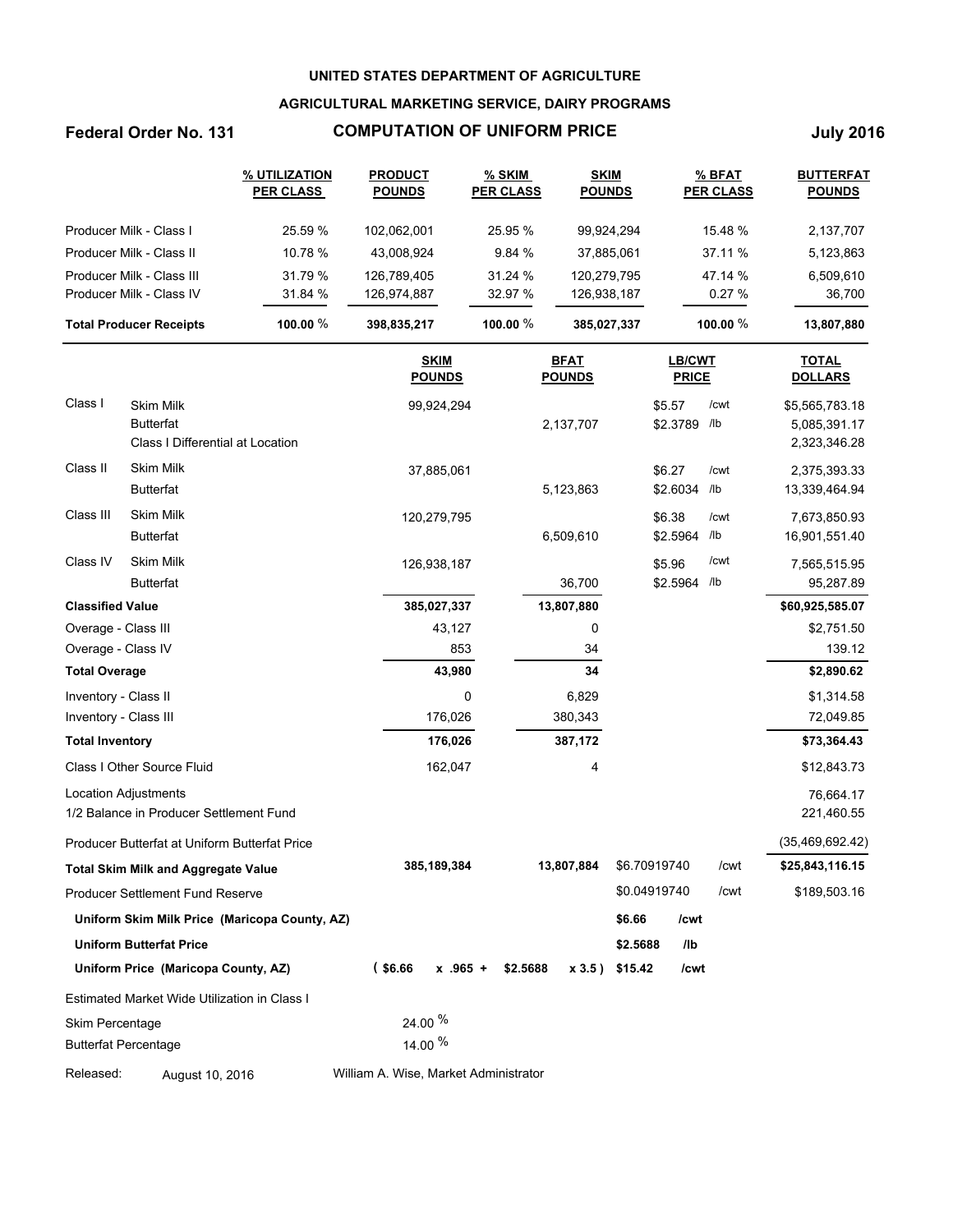**AGRICULTURAL MARKETING SERVICE, DAIRY PROGRAMS**

# Federal Order No. 131 **COMPUTATION OF UNIFORM PRICE** August 2016

|                                                       | % UTILIZATION<br><b>PER CLASS</b> | <b>PRODUCT</b><br><b>POUNDS</b> | $%$ SKIM<br><b>PER CLASS</b> | <b>SKIM</b><br><b>POUNDS</b> | % BFAT<br><b>PER CLASS</b> | <b>BUTTERFAT</b><br><b>POUNDS</b> |
|-------------------------------------------------------|-----------------------------------|---------------------------------|------------------------------|------------------------------|----------------------------|-----------------------------------|
| Producer Milk - Class I                               | 30.95%                            | 112.259.973                     | 31.39 %                      | 109.967.291                  | 18.33 %                    | 2,292,682                         |
| Producer Milk - Class II                              | 14.65 %                           | 53.144.095                      | 13.66 %                      | 47.828.689                   | 42.51 %                    | 5,315,406                         |
| Producer Milk - Class III<br>Producer Milk - Class IV | 27.67 %<br>26.73 %                | 100.368.626<br>96.983.631       | 27.28 %<br>27.67 %           | 95.550.538<br>96.904.796     | 38.53 %<br>0.63%           | 4,818,088<br>78,835               |
| <b>Total Producer Receipts</b>                        | 100.00 %                          | 362,756,325                     | 100.00 $%$                   | 350,251,314                  | 100.00 $%$                 | 12,505,011                        |

|                         |                                                                   | <b>SKIM</b><br><b>POUNDS</b>          | <b>BFAT</b><br><b>POUNDS</b>         | <b>LB/CWT</b><br><b>PRICE</b>  | <b>TOTAL</b><br><b>DOLLARS</b>                 |
|-------------------------|-------------------------------------------------------------------|---------------------------------------|--------------------------------------|--------------------------------|------------------------------------------------|
| Class I                 | Skim Milk<br><b>Butterfat</b><br>Class I Differential at Location | 109,967,291                           | 2,292,682                            | \$6.16<br>/cwt<br>\$2.6073 /lb | \$6,773,985.13<br>5,977,709.79<br>2,561,240.03 |
| Class II                | Skim Milk<br><b>Butterfat</b>                                     | 47,828,689                            | 5,315,406                            | \$6.71<br>/cwt<br>\$2.4943 /lb | 3,209,305.05<br>13,258,217.20                  |
| Class III               | <b>Skim Milk</b><br><b>Butterfat</b>                              | 95,550,538                            | 4,818,088                            | \$8.50<br>/cwt<br>\$2.4873 /lb | 8,121,795.74<br>11,984,030.28                  |
| Class IV                | <b>Skim Milk</b><br><b>Butterfat</b>                              | 96,904,796                            | 78,835                               | /cwt<br>\$6.16<br>\$2.4873 /lb | 5,969,335.45<br>196,086.29                     |
| <b>Classified Value</b> |                                                                   | 350,251,314                           | 12,505,011                           |                                | \$58,051,704.96                                |
| Overage - Class III     |                                                                   | 2,094                                 | 82                                   |                                | \$381.95                                       |
| <b>Total Overage</b>    |                                                                   | 2,094                                 | 82                                   |                                | \$381.95                                       |
| Inventory - Class II    |                                                                   | 6,520                                 | 150                                  |                                | \$33.58                                        |
| Inventory - Class III   |                                                                   | 0                                     | 637,628                              |                                | (69, 565.21)                                   |
| <b>Total Inventory</b>  |                                                                   | 6,520                                 | 637,778                              |                                | (\$69,531.63)                                  |
|                         | <b>Class I Other Source Fluid</b>                                 | 278,426                               | 18                                   |                                | \$23,741.40                                    |
|                         | Location Adjustments<br>1/2 Balance in Producer Settlement Fund   |                                       |                                      |                                | 88,313.54<br>225,341.35                        |
|                         | Producer Butterfat at Uniform Butterfat Price                     |                                       |                                      |                                | (31, 468, 905.48)                              |
|                         | <b>Total Skim Milk and Aggregate Value</b>                        | 350,529,740                           | 12,505,029                           | \$7.66013351<br>/cwt           | \$26,851,046.09                                |
|                         | <b>Producer Settlement Fund Reserve</b>                           |                                       |                                      | \$0.04013351<br>/cwt           | \$140,679.89                                   |
|                         | Uniform Skim Milk Price (Maricopa County, AZ)                     |                                       |                                      | \$7.62<br>/cwt                 |                                                |
|                         | <b>Uniform Butterfat Price</b>                                    |                                       |                                      | \$2.5165<br>/lb                |                                                |
|                         | Uniform Price (Maricopa County, AZ)                               | (\$7.62                               | $x$ .965 + \$2.5165 $x$ 3.5) \$16.16 | /cwt                           |                                                |
|                         | Estimated Market Wide Utilization in Class I                      |                                       |                                      |                                |                                                |
| Skim Percentage         |                                                                   | 26.00 %                               |                                      |                                |                                                |
|                         | <b>Butterfat Percentage</b>                                       | 15.00 %                               |                                      |                                |                                                |
| Released:               | September 09, 2016                                                | William A. Wise, Market Administrator |                                      |                                |                                                |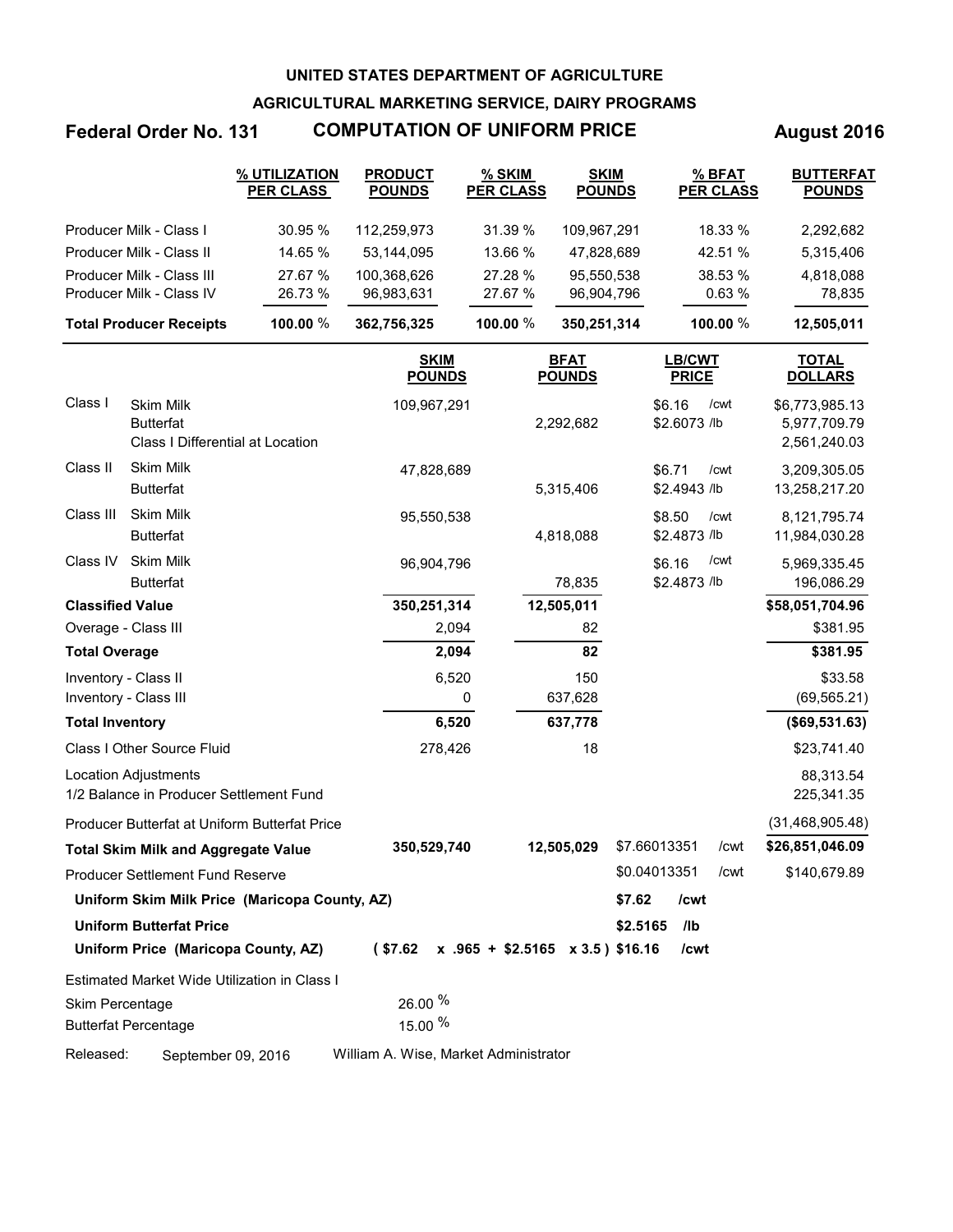**AGRICULTURAL MARKETING SERVICE, DAIRY PROGRAMS**

# **Federal Order No. 131 COMPUTATION OF UNIFORM PRICE September 2016**

|                                                       | % UTILIZATION<br><b>PER CLASS</b> | <b>PRODUCT</b><br><b>POUNDS</b> | % SKIM<br><b>PER CLASS</b> | <b>SKIM</b><br><b>POUNDS</b> | % BFAT<br><b>PER CLASS</b> | <b>BUTTERFAT</b><br><b>POUNDS</b> |
|-------------------------------------------------------|-----------------------------------|---------------------------------|----------------------------|------------------------------|----------------------------|-----------------------------------|
| Producer Milk - Class I                               | 31.02 %                           | 107,985,418                     | 31.51%                     | 105.777.814                  | 17.84 %                    | 2,207,604                         |
| Producer Milk - Class II                              | 13.31%                            | 46.338.139                      | 12.64 %                    | 42.422.569                   | 31.62%                     | 3,915,570                         |
| Producer Milk - Class III<br>Producer Milk - Class IV | 24.90 %<br>30.77 %                | 86.683.415<br>107,082,874       | 23.99 %<br>31.86 %         | 80.538.050<br>106,970,126    | 49.63 %<br>0.91%           | 6,145,365<br>112.748              |
| <b>Total Producer Receipts</b>                        | 100.00 $%$                        | 348,089,846                     | 100.00 $%$                 | 335,708,559                  | 100.00 $%$                 | 12,381,287                        |

|                         |                                                                          | <b>SKIM</b><br><b>POUNDS</b>          | <b>BFAT</b><br><b>POUNDS</b>         | LB/CWT<br><b>PRICE</b>         | <b>TOTAL</b><br><b>DOLLARS</b>                 |
|-------------------------|--------------------------------------------------------------------------|---------------------------------------|--------------------------------------|--------------------------------|------------------------------------------------|
| Class I                 | <b>Skim Milk</b><br><b>Butterfat</b><br>Class I Differential at Location | 105,777,814                           | 2,207,604                            | \$8.17<br>/cwt<br>\$2.4775 /lb | \$8,642,047.40<br>5,469,338.93<br>2,464,283.08 |
| Class II                | <b>Skim Milk</b><br><b>Butterfat</b>                                     | 42,422,569                            | 3,915,570                            | \$6.79<br>/cwt<br>\$2.3152 /lb | 2,880,492.44<br>9,065,327.67                   |
| Class III               | Skim Milk<br><b>Butterfat</b>                                            | 80,538,050                            | 6,145,365                            | \$8.61<br>/cwt<br>\$2.3082 /lb | 6,934,326.10<br>14, 184, 731. 49               |
| Class IV                | <b>Skim Milk</b><br><b>Butterfat</b>                                     | 106,970,126                           | 112,748                              | /cwt<br>\$6.39<br>\$2.3082 /lb | 6,835,391.05<br>260,244.94                     |
| <b>Classified Value</b> |                                                                          | 335,708,559                           | 12,381,287                           |                                | \$56,736,183.10                                |
| Overage - Class II      |                                                                          | 4,098                                 | 9,182                                |                                | \$21,536.42                                    |
| <b>Total Overage</b>    |                                                                          | 4,098                                 | 9,182                                |                                | \$21,536.42                                    |
| Inventory - Class II    |                                                                          | 865,439                               | 4,041                                |                                | \$4,756.81                                     |
| <b>Total Inventory</b>  |                                                                          | 865,439                               | 4,041                                |                                | \$4,756.81                                     |
|                         | Class I Other Source Fluid                                               | 200,898                               | $\overline{2}$                       |                                | \$21,139.47                                    |
|                         | <b>Location Adjustments</b><br>1/2 Balance in Producer Settlement Fund   |                                       |                                      |                                | 81,096.65<br>197,868.85                        |
|                         | Producer Butterfat at Uniform Butterfat Price                            |                                       |                                      |                                | (29,030,408.32)                                |
|                         | <b>Total Skim Milk and Aggregate Value</b>                               | 335,909,457                           | 12,381,289                           | \$8.34515742<br>/cwt           | \$28,032,172.98                                |
|                         | Producer Settlement Fund Reserve                                         |                                       |                                      | \$0.04515742<br>/cwt           | \$151,688.04                                   |
|                         | Uniform Skim Milk Price (Maricopa County, AZ)                            |                                       |                                      | \$8.30<br>/cwt                 |                                                |
|                         | <b>Uniform Butterfat Price</b>                                           |                                       |                                      | \$2.3447<br>I <sub>1</sub>     |                                                |
|                         | Uniform Price (Maricopa County, AZ)                                      | $($ \$8.30                            | $x$ .965 + \$2.3447 $x$ 3.5) \$16.22 | /cwt                           |                                                |
|                         | Estimated Market Wide Utilization in Class I                             |                                       |                                      |                                |                                                |
| Skim Percentage         |                                                                          | 31.00 %                               |                                      |                                |                                                |
|                         | <b>Butterfat Percentage</b>                                              | 18.00 %                               |                                      |                                |                                                |
| Released:               | October 11, 2016                                                         | William A. Wise, Market Administrator |                                      |                                |                                                |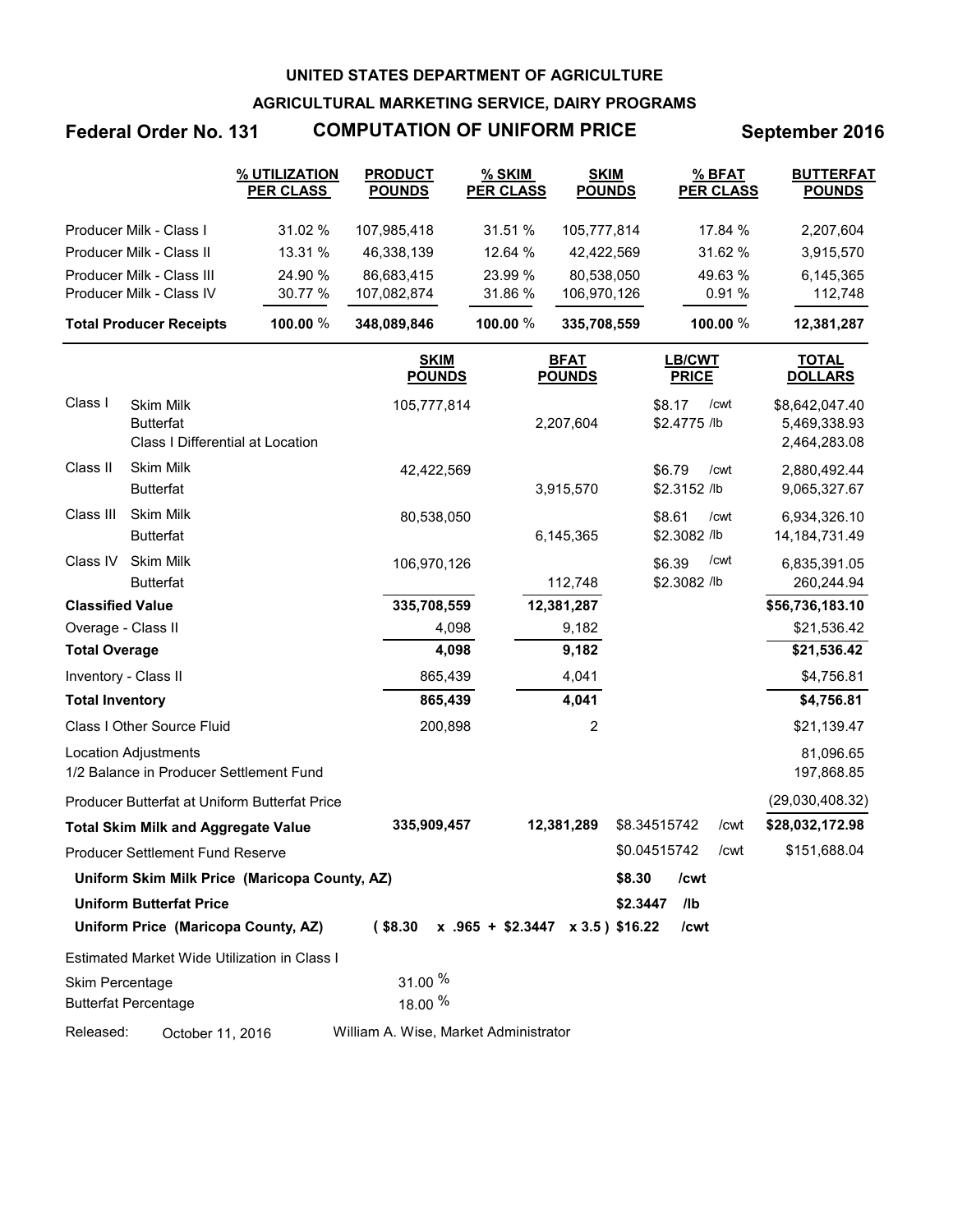**AGRICULTURAL MARKETING SERVICE, DAIRY PROGRAMS**

## **Federal Order No. 131 COMPUTATION OF UNIFORM PRICE October 2016**

|                                | % UTILIZATION<br><b>PER CLASS</b> | <b>PRODUCT</b><br><b>POUNDS</b> | % SKIM<br><b>PER CLASS</b> | <b>SKIM</b><br><b>POUNDS</b> | % BFAT<br><b>PER CLASS</b> | <b>BUTTERFAT</b><br><b>POUNDS</b> |
|--------------------------------|-----------------------------------|---------------------------------|----------------------------|------------------------------|----------------------------|-----------------------------------|
| Producer Milk - Class I        | 27.83 %                           | 112.529.923                     | 28.28 %                    | 110,201,056                  | 15.94 %                    | 2,328,867                         |
| Producer Milk - Class II       | 11.74%                            | 47.450.028                      | 10.89 %                    | 42.447.929                   | 34.24 %                    | 5,002,099                         |
| Producer Milk - Class III      | 29.27 %                           | 118.357.181                     | 28.52 %                    | 111.126.284                  | 49.50 %                    | 7,230,897                         |
| Producer Milk - Class IV       | 31.16 %                           | 125,975,841                     | 32.31 %                    | 125.929.282                  | 0.32%                      | 46,559                            |
| <b>Total Producer Receipts</b> | 100.00 $%$                        | 404,312,973                     | 100.00 $%$                 | 389,704,551                  | 100.00 $%$                 | 14,608,422                        |

|                         |                                                                          | <b>SKIM</b><br><b>POUNDS</b> | <b>BFAT</b><br><b>POUNDS</b>         | <b>LB/CWT</b><br><b>PRICE</b>  | <b>TOTAL</b><br><b>DOLLARS</b>                 |
|-------------------------|--------------------------------------------------------------------------|------------------------------|--------------------------------------|--------------------------------|------------------------------------------------|
| Class I                 | Skim Milk<br><b>Butterfat</b><br><b>Class I Differential at Location</b> | 110,201,056                  | 2,328,867                            | \$8.78<br>/cwt<br>\$2.3223 /lb | \$9,675,652.73<br>5,408,327.83<br>2,568,618.86 |
| Class II                | Skim Milk<br><b>Butterfat</b>                                            | 42,447,929                   | 5,002,099                            | \$7.14<br>/cwt<br>\$2.0563 /lb | 3,030,782.14<br>10,285,816.17                  |
| Class III               | <b>Skim Milk</b><br><b>Butterfat</b>                                     | 111,126,284                  | 7,230,897                            | \$7.92<br>/cwt<br>\$2.0493 /lb | 8,801,201.69<br>14,818,277.23                  |
| Class IV                | <b>Skim Milk</b><br><b>Butterfat</b>                                     | 125,929,282                  | 46,559                               | /cwt<br>\$6.72<br>\$2.0493 /lb | 8,462,447.76<br>95,413.36                      |
| <b>Classified Value</b> |                                                                          | 389,704,551                  | 14,608,422                           |                                | \$63,146,537.77                                |
| Overage - Class II      |                                                                          | 2,521                        | 0                                    |                                | \$180.00                                       |
|                         | Overage - Class III                                                      | 1,383                        | 50                                   |                                | 212.00                                         |
| <b>Total Overage</b>    |                                                                          | 3,904                        | 50                                   |                                | \$392.00                                       |
|                         | Inventory - Class II                                                     | 1,340,205                    | 4,128                                |                                | \$9,011.69                                     |
|                         | Inventory - Class III                                                    | 0                            | 478,746                              |                                | (123, 947.34)                                  |
| <b>Total Inventory</b>  |                                                                          | 1,340,205                    | 482,874                              |                                | (\$114,935.65)                                 |
|                         | Class I Other Source Fluid                                               | 248,045                      | 3                                    |                                | \$27,614.45                                    |
|                         | <b>Location Adjustments</b><br>1/2 Balance in Producer Settlement Fund   |                              |                                      |                                | 136,033.21<br>181,698.20                       |
|                         | Producer Butterfat at Uniform Butterfat Price                            |                              |                                      |                                | (30,661,623.23)                                |
|                         | <b>Total Skim Milk and Aggregate Value</b>                               | 389,952,596                  | 14,608,425                           | \$8.38966507<br>/cwt           | \$32,715,716.75                                |
|                         | <b>Producer Settlement Fund Reserve</b>                                  |                              |                                      | \$0.04966507<br>/cwt           | \$193,670.23                                   |
|                         | Uniform Skim Milk Price (Maricopa County, AZ)                            |                              |                                      | \$8.34<br>/cwt                 |                                                |
|                         | <b>Uniform Butterfat Price</b>                                           |                              |                                      | \$2.0989<br>/lb                |                                                |
|                         | Uniform Price (Maricopa County, AZ)                                      | $($ \$8.34                   | $x$ .965 + \$2.0989 $x$ 3.5) \$15.39 | /cwt                           |                                                |
|                         | Estimated Market Wide Utilization in Class I                             |                              |                                      |                                |                                                |
| Skim Percentage         |                                                                          | 32.00 %                      |                                      |                                |                                                |
|                         | <b>Butterfat Percentage</b>                                              | 18.00 %                      |                                      |                                |                                                |
|                         |                                                                          |                              |                                      |                                |                                                |

Released: November 09, 2016 William A. Wise, Market Administrator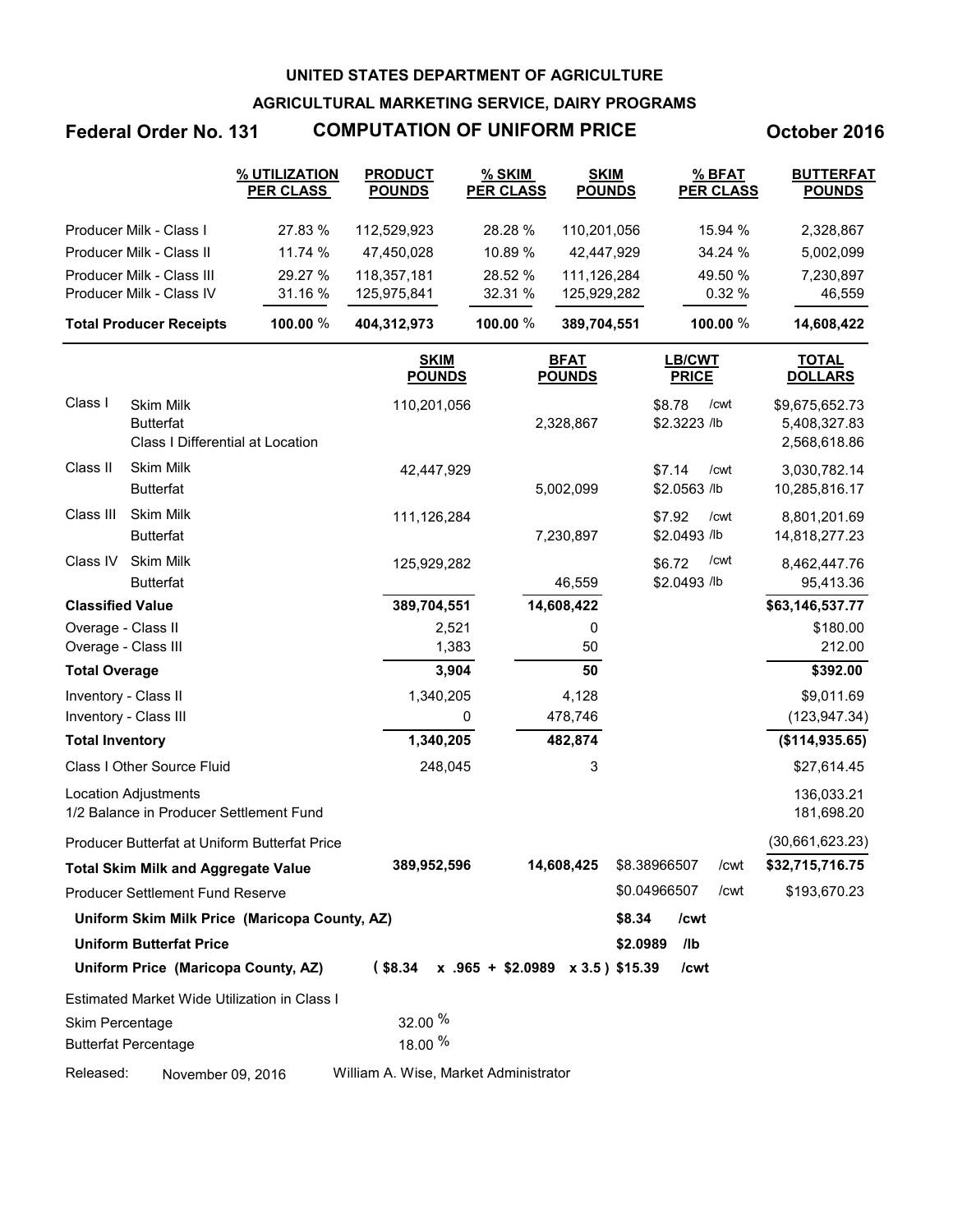**AGRICULTURAL MARKETING SERVICE, DAIRY PROGRAMS**

# **Federal Order No. 131 COMPUTATION OF UNIFORM PRICE November 2016**

|                                | % UTILIZATION<br><b>PER CLASS</b> | <b>PRODUCT</b><br><b>POUNDS</b> | $%$ SKIM<br><b>PER CLASS</b> | <b>SKIM</b><br><b>POUNDS</b> | % BFAT<br><b>PER CLASS</b> | <b>BUTTERFAT</b><br><b>POUNDS</b> |
|--------------------------------|-----------------------------------|---------------------------------|------------------------------|------------------------------|----------------------------|-----------------------------------|
| Producer Milk - Class I        | 29.65 %                           | 112.107.350                     | 30.11%                       | 109.704.915                  | 17.50 %                    | 2,402,435                         |
| Producer Milk - Class II       | 12.41%                            | 46.930.750                      | 11.46 $%$                    | 41.768.750                   | 37.62 %                    | 5,162,000                         |
| Producer Milk - Class III      | 21.50 %                           | 81.273.476                      | 20.63 %                      | 75.177.477                   | 44.43 %                    | 6.095.999                         |
| Producer Milk - Class IV       | 36.44 %                           | 137,771,970                     | 37.80 %                      | 137,710,885                  | 0.45%                      | 61,085                            |
| <b>Total Producer Receipts</b> | 100.00 $%$                        | 378,083,546                     | 100.00 $%$                   | 364,362,027                  | 100.00 $%$                 | 13,721,519                        |

|                         |                                                                          | <b>SKIM</b><br><b>POUNDS</b>          | <b>BFAT</b><br><b>POUNDS</b>         | <b>LB/CWT</b><br><b>PRICE</b>  | <b>TOTAL</b><br><b>DOLLARS</b>                 |
|-------------------------|--------------------------------------------------------------------------|---------------------------------------|--------------------------------------|--------------------------------|------------------------------------------------|
| Class I                 | <b>Skim Milk</b><br><b>Butterfat</b><br>Class I Differential at Location | 109,704,915                           | 2,402,435                            | \$7.79<br>/cwt<br>\$2.0749 /lb | \$8,546,012.90<br>4,984,812.37<br>2,559,119.54 |
| Class II                | <b>Skim Milk</b><br><b>Butterfat</b>                                     | 41,768,750                            | 5,162,000                            | \$7.47<br>/cwt<br>\$2.1114 /lb | 3,120,125.62<br>10,899,046.79                  |
| Class III               | <b>Skim Milk</b><br><b>Butterfat</b>                                     | 75,177,477                            | 6,095,999                            | \$9.74<br>/cwt<br>\$2.1044 /lb | 7,322,286.26<br>12,828,420.30                  |
| Class IV                | <b>Skim Milk</b><br><b>Butterfat</b>                                     | 137,710,885                           | 61,085                               | /cwt<br>\$6.63<br>\$2.1044 /lb | 9,130,231.68<br>128,547.28                     |
| <b>Classified Value</b> |                                                                          | 364,362,027                           | 13,721,519                           |                                | \$59,518,602.74                                |
| Overage - Class II      |                                                                          | 835                                   | 28                                   |                                | \$121.49                                       |
| <b>Total Overage</b>    |                                                                          | 835                                   | 28                                   |                                | \$121.49                                       |
| Inventory - Class III   |                                                                          | 0                                     | 118,495                              |                                | \$6,529.07                                     |
| <b>Total Inventory</b>  |                                                                          | $\bf{0}$                              | 118,495                              |                                | \$6,529.07                                     |
|                         | Class I Other Source Fluid                                               | 246,029                               | $\overline{2}$                       |                                | \$24,951.54                                    |
|                         | <b>Location Adjustments</b><br>1/2 Balance in Producer Settlement Fund   |                                       |                                      |                                | 84,899.42<br>221,745.21                        |
|                         | Producer Butterfat at Uniform Butterfat Price                            |                                       |                                      |                                | (28,896,151.07)                                |
|                         | <b>Total Skim Milk and Aggregate Value</b>                               | 364,608,056                           | 13,721,521                           | \$8.49150146<br>/cwt           | \$30,960,698.40                                |
|                         | <b>Producer Settlement Fund Reserve</b>                                  |                                       |                                      | \$0.04150146<br>/cwt           | \$151,317.67                                   |
|                         | Uniform Skim Milk Price (Maricopa County, AZ)                            |                                       |                                      | \$8.45<br>/cwt                 |                                                |
|                         | <b>Uniform Butterfat Price</b><br>Uniform Price (Maricopa County, AZ)    | $($ \$8.45                            | $x$ .965 + \$2.1059 $x$ 3.5) \$15.52 | \$2.1059<br>/lb<br>/cwt        |                                                |
|                         |                                                                          |                                       |                                      |                                |                                                |
|                         | Estimated Market Wide Utilization in Class I                             |                                       |                                      |                                |                                                |
| Skim Percentage         |                                                                          | 28.00 %                               |                                      |                                |                                                |
|                         | <b>Butterfat Percentage</b>                                              | 16.00 %                               |                                      |                                |                                                |
| Released:               | December 08, 2016                                                        | William A. Wise, Market Administrator |                                      |                                |                                                |